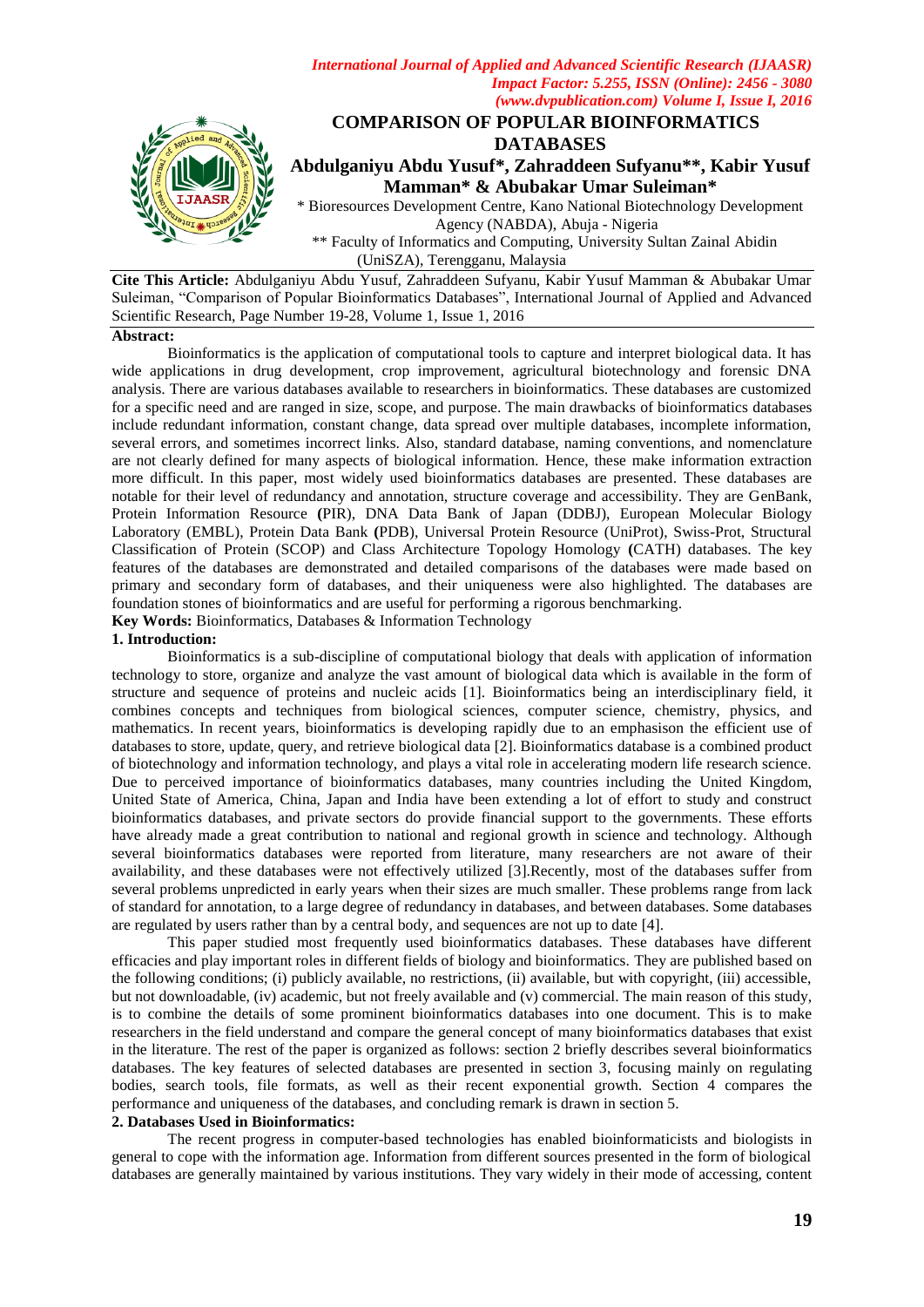and format [5]. Biological data are being placed in a database, and the need for data analysis has made molecular biology databases vital tools for research. Thus, a particular database and the easiness to organize data are needed to keep research efficient and to get optimal output.

Characteristics and contents of bioinformatics databases are classified into primary or secondary databases. Primary databases hold primary sequence information, and contain three types of biological data: amino acid sequence, Ribonucleic Acid (RNA) and Deoxyribonucleic Acid (DNA) information [6]. The Primary databases contain extremely large amounts of data, which are updated very fast. They have a lot of users, data management systems with high efficiency, and require big hard disk space. Whereas secondary databases store the analysis of primary sequence information [6]. This classification contains less information than the primary databases and their updating rates are slower [7]. Unlike secondary databases, some important primary databases exchange data every day through the internet, in order to make the data comprehensive and authoritative. Many primary databases contents' make use of dominant or similar ways of data arrangement, while an arrangement of secondary database has a more original design [7].

Previous efforts have been made to maintain accurate lists of available bioinformatics resources, but most of them have not been sufficiently comprehensive due to the slow process of manual duration, or specialized requirements for resource inclusion. For instance, the Database of Databases (DoD) [6] and BioMed Central's Databases catalog (accessible at http://databases.biomedcentral.com/),were previously established but are no longer accessible. DBcat [8] was incorporated into a regular special issue from Nucleic Acids Research (NAR) journal [7], which listed databases that have been published at some point within that journal, and the Bioinformatics links directory [9], which is an associated special issue of the same journal, but focuses on webservices. In addition, some previous work has been relatively limited in scope, focusing either on a specific domain or journals such as phylogenetic software [10], Genome Biology and BMC Bioinformatics [11].

An automatic recognition and extraction of databases names' in full text from literature, enables repeatable discovery of trends in resource usage, allowing a comparison of the most used resources in each field and to discover if other resources are poised to replace their competitors over time. The nine (9) important bioinformatics databases from the literature are GenBank, PIR, EMBL, DDBJ, PDB, UniProt, Swiss-Prot, CATH and SCOP [6]. The main file formats used for the databases are ASN.1, EMBL, Swiss-Prot, FASTA, GenBank/GenPept, PHYLIP, and PIR. A short description of a few selected databases is described in the next section.

### **3. Description of the Databases:**

**GenBank:** GenBank is a comprehensive public database of nucleotide sequences and supporting bibliography and biological annotation. Its content includes genomic DNA, high throughput raw sequence data, and sequence polymorphisms [12].The database is maintained by National Center for Biotechnology Information (NCBI) in collaboration with European Molecular Biology Laboratory (EMBL), DNA Data Bank of Japan (DDBJ), and European Bioinformatics Institute (EBI). Records in Genbank database can be updated only by the author or third party, if the author has given them permission and notified NCBI. The growth of GenBank is at an exponential rate, doubling every 18 months and its data are accessed and cited by millions of researcher's across the globe [13].As of 15th December 2015, the GenBank contains approximately 203,939,111,071 number of bases from 189,232,925 reported sequences [14] as obtained from Figure 1. Each sequence submitted to GenBank is assigned a unique GenBank identifier or GenBank accession number.



Figure 1: Growth of GenBank, 1971 to 2015 [14].

The Genbank database has four key functions. Firstly, the database frequently stores, updates sequences and annotations. Secondly, it enables querying and comparisons between species by using structured vocabularies. Thirdly, the database architecture allows integration of different biological datasets with the sequences. Finally, it provides a user interface, which can be used for visualization, access, downloading and searching of the data [15].

There are two ways to search for sequences in GenBank are:(i) using text-based keywords similar to a PubMed search, and (ii) using molecular sequences to search by sequence similarity using a Blast. To search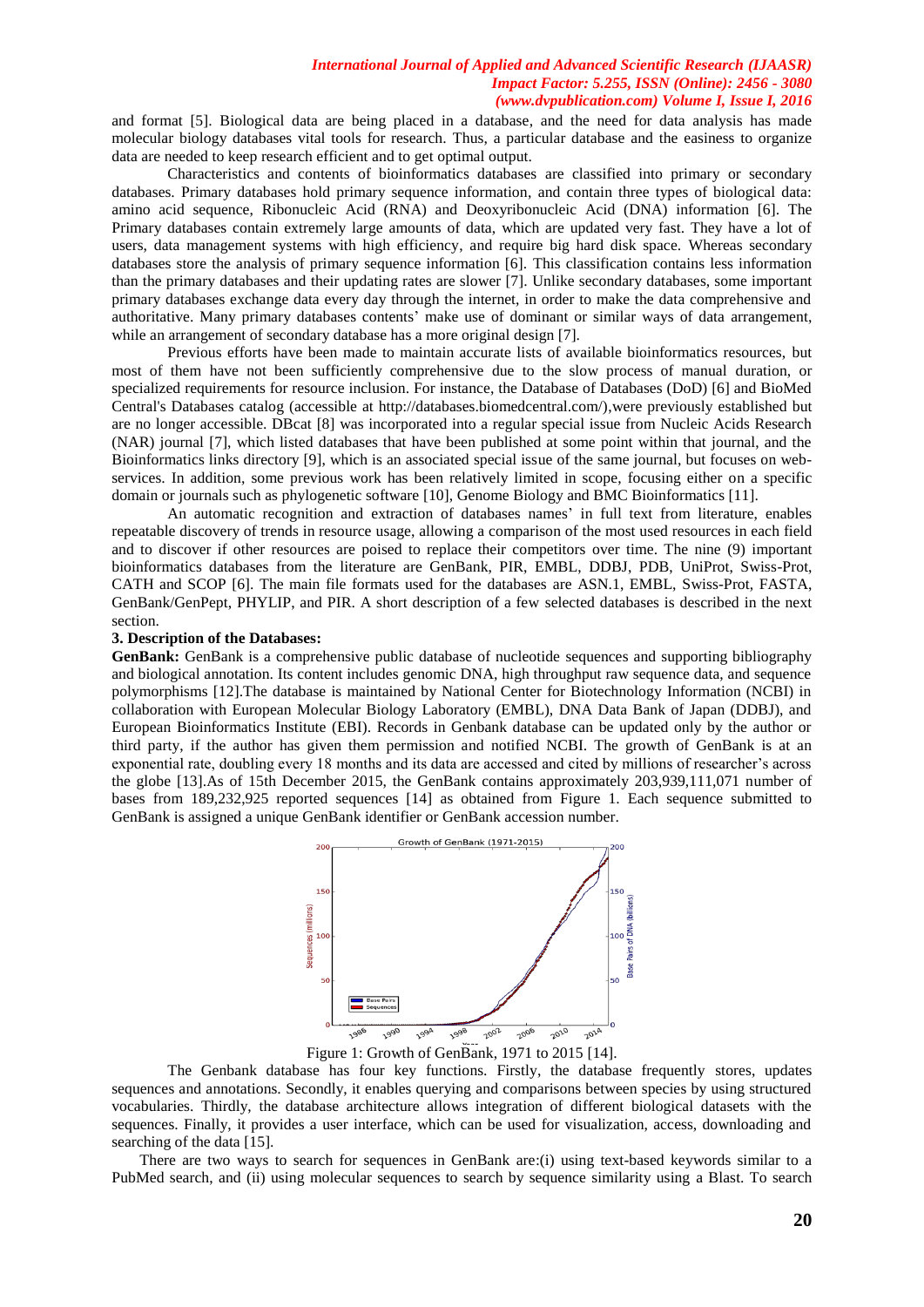GenBank effectively using the text-based method requires an understanding of the GenBank sequence format. The search output for sequence files is produced as flat files for easy reading. The resulting flat files contain three sections; header, features, and sequence entry [13]. However, each record has a limit of 350k bytes. Longer sequences are broken into segments downloadable from the file transfer protocol (FTP) site. Downloadable versions of these sequence records are organized in several hundred files at the FTP site [16].Most of the sequences are free to use but some have copyright. Information exists in a record can be used to link with another record even from different database. The records can be retrieved by Accession number, Author, Taxonomy, Gene, Keywords and can also be redundant [12]. Details about GenBank can be found online at http://www.ncbi.nlm.nih.gov/genbank.

**Universal Protein Resource (UniProt):** The Universal Protein Resource is a comprehensive resource for protein sequence and annotation data. The mission of UniProt is to provide the research community with a highquality, comprehensive, and freely accessible resource of protein sequence and functional information via World Wide Web (WWW) [17]. This database contains a huge amount of information about biological function of proteins curated from the research literature [17]. The PIR, Swiss-Prot and TrEMBL protein databases are merged to form the Universal Protein Resource (UniProt). The UniProt acts as a central resource of protein sequences and functional annotations collaborating with three databases, each of which addresses a key need in protein bioinformatics [18]. The components UniProt database is UniProt Knowledgebase (UniProtKB), UniProt Reference Clusters (UniRef) and UniProt Archive (UniParc).

- **The UniProt Knowledgebase (UniProtKB):** provides the central database of protein sequences with accurate, consistent, rich sequence and functional annotation. UniProtKB incorporates a range of data from other resources as well [19].
- **The UniProt Reference Clusters (UniRef)** databases incorporate closely related sequences into a single record for speedy searches and recovery of the data. It provides comprehensive and nonredundant data collections based on the UniportKB in order to obtain complete coverage of sequence space at several resolutions [19].
- **The UniProt Archive (UniParc)** is also a comprehensive repository containing the history of all protein sequences. The protein sequences are retrieved from predominant, publicly accessible protein information resources. This database gathers all new and updated protein sequences. However, the UniParc contains only protein sequences and database cross-references. All other information must be retrieved from the source databases [19].

The UniProt databases can be accessed freely online via http://www.uniprot.org/ and downloaded in several formats through ptf://ptf.uniport.org/pub. A Blast search can also be done to create alignments. The UniProt database is used by thousands of scientists around the world every day and its website has been visited by over 400,000 visitors in 2014[20]. Figure 2 and Figure 3 depict the distribution of UniProt citations base on the year and according to research areas.



Research areas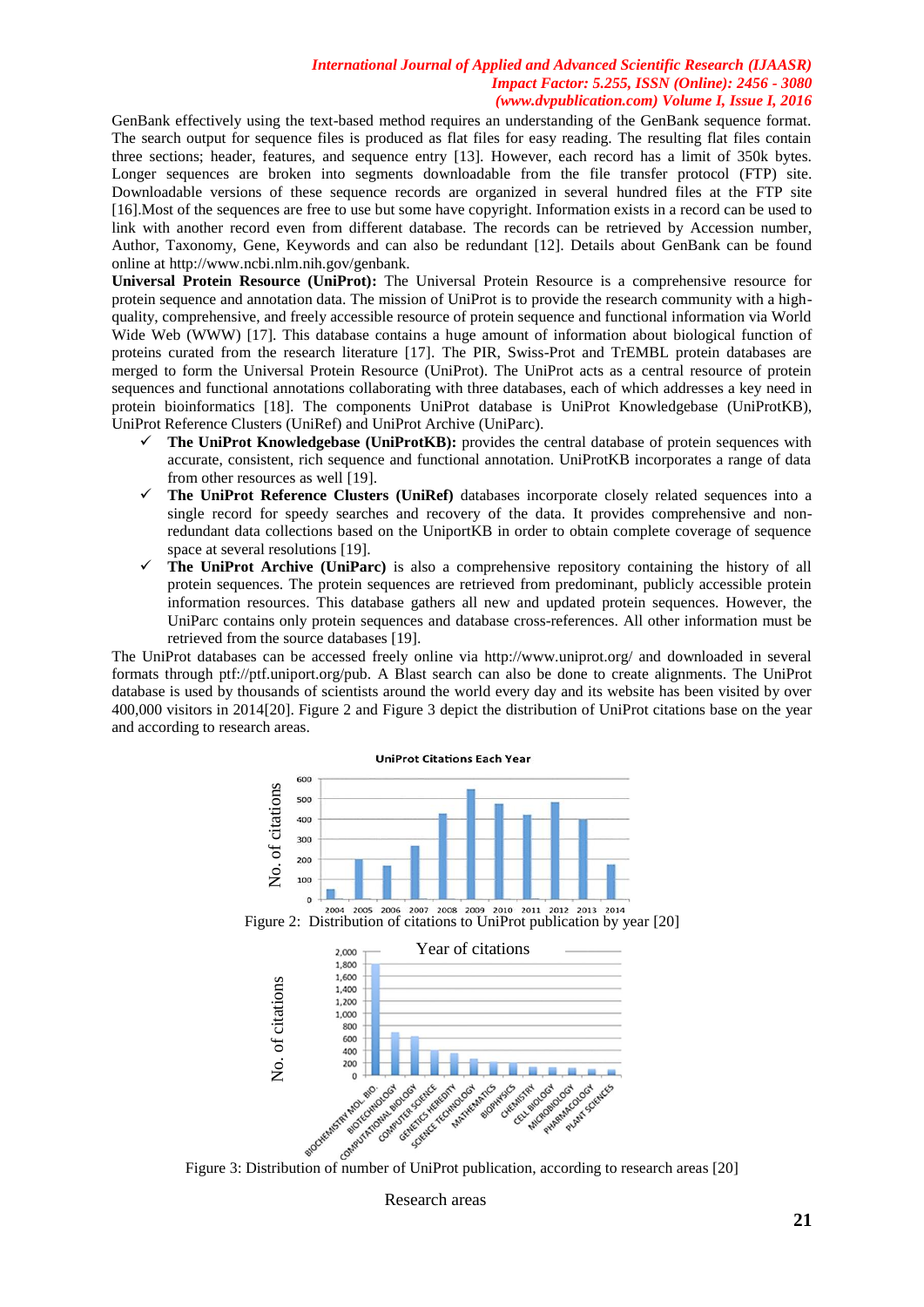The main research areas covered by the publications include biochemistry and molecular biology (over 50%), biotechnology, computational biology, computer science and genetics, among others. Note publications may be classified in more than one research area.

**Protein Data Bank (PDB):** The Protein Data Bank is a primary database maintained by the Research Collaboratory for Structural Bioinformatics (RCSB). It is an archive of three-dimensional structural data of large biological macromolecules such as protein and nucleic acid or their complexes[21]. It allows the user to view data both in plain text and through a molecular viewer using Jmol. Jmol is a free, open source molecule viewer for students, educators, and researchers in chemistry and biochemistry. The main goal of the PDB is to make the data as uniform as possible while improving data accessibility and providing advanced querying options [22].

PDB collects and integrates external data from KEGG Pathways [23], Gene Ontology (GO) [24], Enzyme NCBI resources [25] and Enzyme Commission. Also, it allows data extraction at query run time, which means implemented web services, can extract information as the query is executing. The PDB as a key resource for structural biotechnologists, it stores data that are obtained by X-ray crystallography, Nuclear Magnetic Resonance (NMR) and Electron microscopy. Scientists from other areas search the PDB to have anidea about the structures of biological macromolecules. The PDB database is updated weekly [26]. As of27thDecember 2015, the breakdown of PDB components are presented in Table 1. Table 1: Contents of PDB [26]

| <b>Experimental Method</b> | <b>Proteins</b> | Nucleic Acids | <b>Protein/Nucleic</b><br><b>Acid Complexes</b> | <b>Others</b> | <b>Total</b> |
|----------------------------|-----------------|---------------|-------------------------------------------------|---------------|--------------|
| X-ray crystallography      | 95636           | 1694          | 4817                                            |               | 102151       |
| <b>NMR</b>                 | 9840            | 1135          | 231                                             |               | 11214        |
| Electron Microscopy        | 666             | 29            |                                                 |               | 922          |
| Hvbrid                     |                 |               |                                                 |               | 89           |

The table shows that, most of the data in PDB are determined by X-ray crystallography. More than 12% of structures are determined by protein NMR. Very few protein structures are determined by electron

microscopy. The rate of protein structure determination by method and year is given in Figure 4.



**NMR** X-Ray lectron Microscopy

Figure 4: The protein structure determination rate by method and year [26]

The file format that is used by the PDB was called the pdb. It happened late innineties, the "macromolecular Crystallographic Information File" format (mmCIF), were introduced. Then, the details of the file format are presented in an XML version called Protein Databank Markup Language (PDBML). The structure files can be downloaded from the pdb web server in any of a fore mentioned formats [27].For accuracy, PDB files are checked in various aspects such as nomenclature, the chemistry of the polymer and ligands, or stereo-chemical validation. More details about PDB can be accessed online at www.rcsb.org/pdb.

**The Protein Information Resource (PIR):** The Protein Information Resource is an integrated public bioinformatics resource that supports proteomic and genomic research studies. It was established in 1984 by National Biomedical Research Foundation (NBRF) as a resource to assist researchers and consumers to identify and interpret protein sequence information. It has provided many analysis tools and protein databases to the scientific community, including the PIR-International Protein Sequence Database (PSD) of functionally annotated protein sequences. The PIR-PSD, was originally created as the atlas of Protein Sequence and Structure, and edited by Margaret Day off. It contains protein sequences that were highly annotated with functional, structural, bibliographic, and sequence data [28]. PIR also offers the PIRSF protein classification system [29] that classifies proteins, based on full-length sequence similarities and their domain architectures, to reflect their evolutionary relationships. Moreover, it supports a literature mining resource (iProLINK) in [30], which provides multiple annotated literature datasets to facilitate text mining research in the areas of literaturebased database duration, named entity recognition, and protein ontology development. The PIR current version contains four distinct sections, which differ in quality of the data and the level of annotation: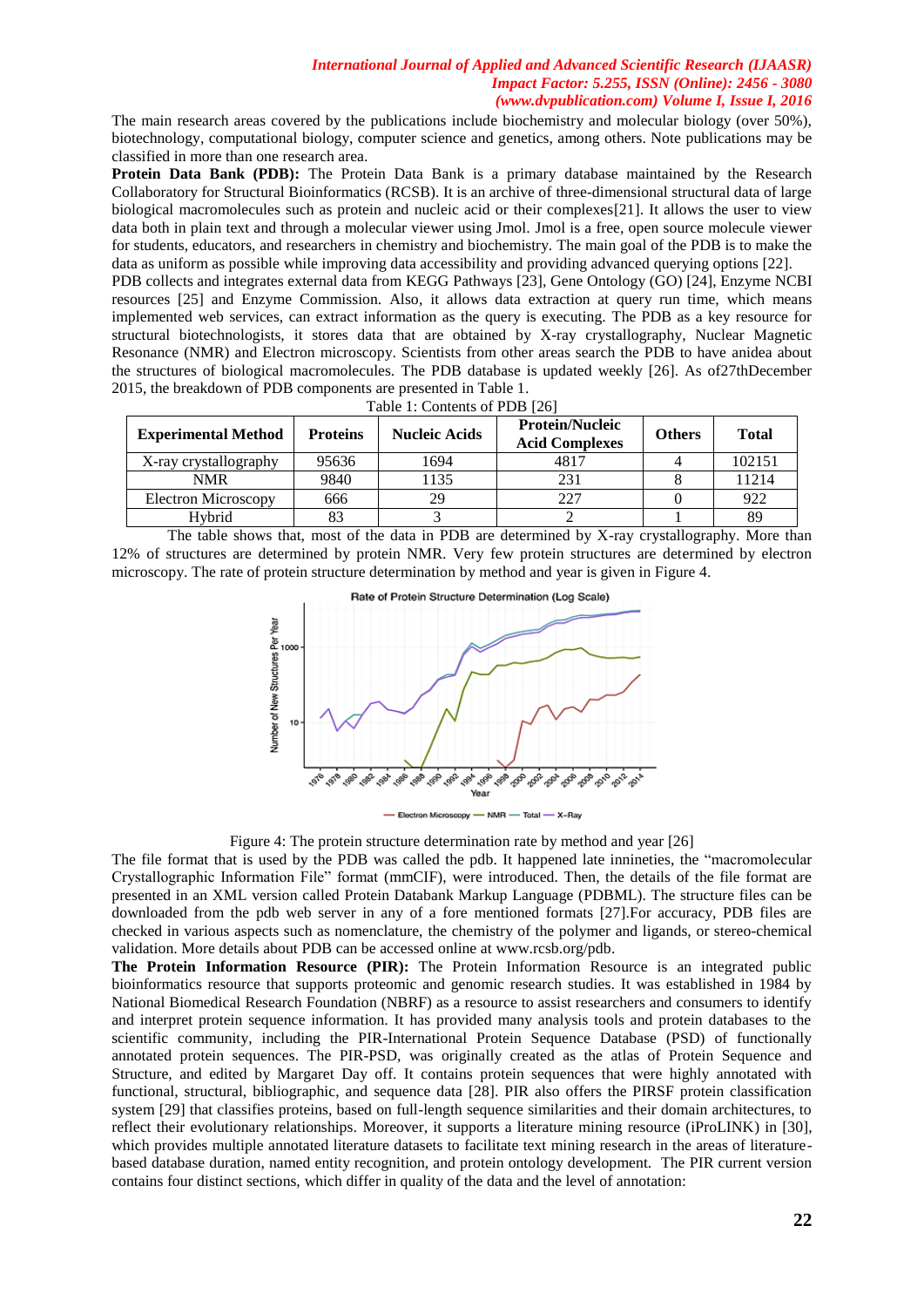- $\checkmark$  PIR1 fully classified and annotated entries,
- $\checkmark$  PIR2 preliminary entries, not thoroughly reviewed,
- $\checkmark$  PIR3 unverified entries, not reviewed and
- $\checkmark$  PIR4 –entries in PIR4 are carefully reviewed, but are untranslated.

The new capabilities for searching PIR sequence databases include domain search, annotated-sorted search, combined global search and interactive text search. The databases and search tools can be accessed at http://pir.georgetown.edu/.

**Swiss-Prot:** Swiss-Prot was established in 1986and maintained collaboratively since 1987, by Swiss Institute of Bioinformatics (SIB) and European Bioinformatics Institute (EBI). It is a protein sequence and knowledge database and serves as a hub for bimolecular information archived in 66 databases [31]. It is well known for its minimal level redundancy, high quality of annotation, post-translational modifications, use of standardized nomenclature, domains structure, and certain level of integration with other databases. Its format is very similar to that of the EMBL nucleotide sequence database [31]. Since Swiss-Prot is a protein sequence database, its repository contains amino acid sequence, protein name and description, taxonomic data, and citation information. If additional information is provided with the data, such as protein structures, and diseases associated with the protein, then Swiss-Prot provides a table where these data can be stored. Swiss-Protalso combines all information retrieved from publications reporting new sequence data, review articles, and comments from enlisted external experts. In Swiss-Prot, data are stored in two classes; core data and annotations. Core data are the protein sequences, where as annotation consists of the description of the following items: (i) function(s) of the protein, (ii) post-translational modification(s), (iii) domains and sites, (iv) disease(s) associated with deficiencies and (v) secondary structure[32]. Swiss-Prot is weekly updated and it is freely distributed as aflat file[33].As of6thJuly 2016, UniProt/Swiss-Prot contains 551705 sequence entries comprising of 197114987 amino acid abstracted from 245756 references as depicted in Figure 5.



**European Molecular Biology Laboratory (EMBL):** The EMBL is a DNA sequence database created in 1980 at the European Molecular Biology Laboratory (EMBL) in Heidelberg. It was maintained since 1994 by European Bioinformatics Institute (EBI)- Cambridge [34]. The DNA and RNA sequences are directly submitted to the EMBL nucleotide sequence database by individual researchers as well as by genome sequencing projects and patent applications, and the database is produced and maintained collaborating with both GenBank and DDBJ. The international collection of sequence data is exchanged between EMBL, GenBank, and DDBJ on a daily basis and a knowledge of global sequence information can be retrieved from any of the three entries. EMBL-EBI data resources are freely available and cover the entire range of biological sciences from raw DNA sequences to curated proteins, chemicals, structures, systems, pathways, and ontologies [34]. Its growth is exponential, on version 3.12.01contains 15,386,184,380 bases in 14,370,773 records (see Figure 6) [35]. EMBL supports several retrieval tools such as;srsfor text-based retrieval, Blast and fasta for sequence based retrieval. Details about EMBL can be found athttp://www.ebi.ac.uk/embl.html.



Figure 6: Installed storage at EMBL-EBI [35]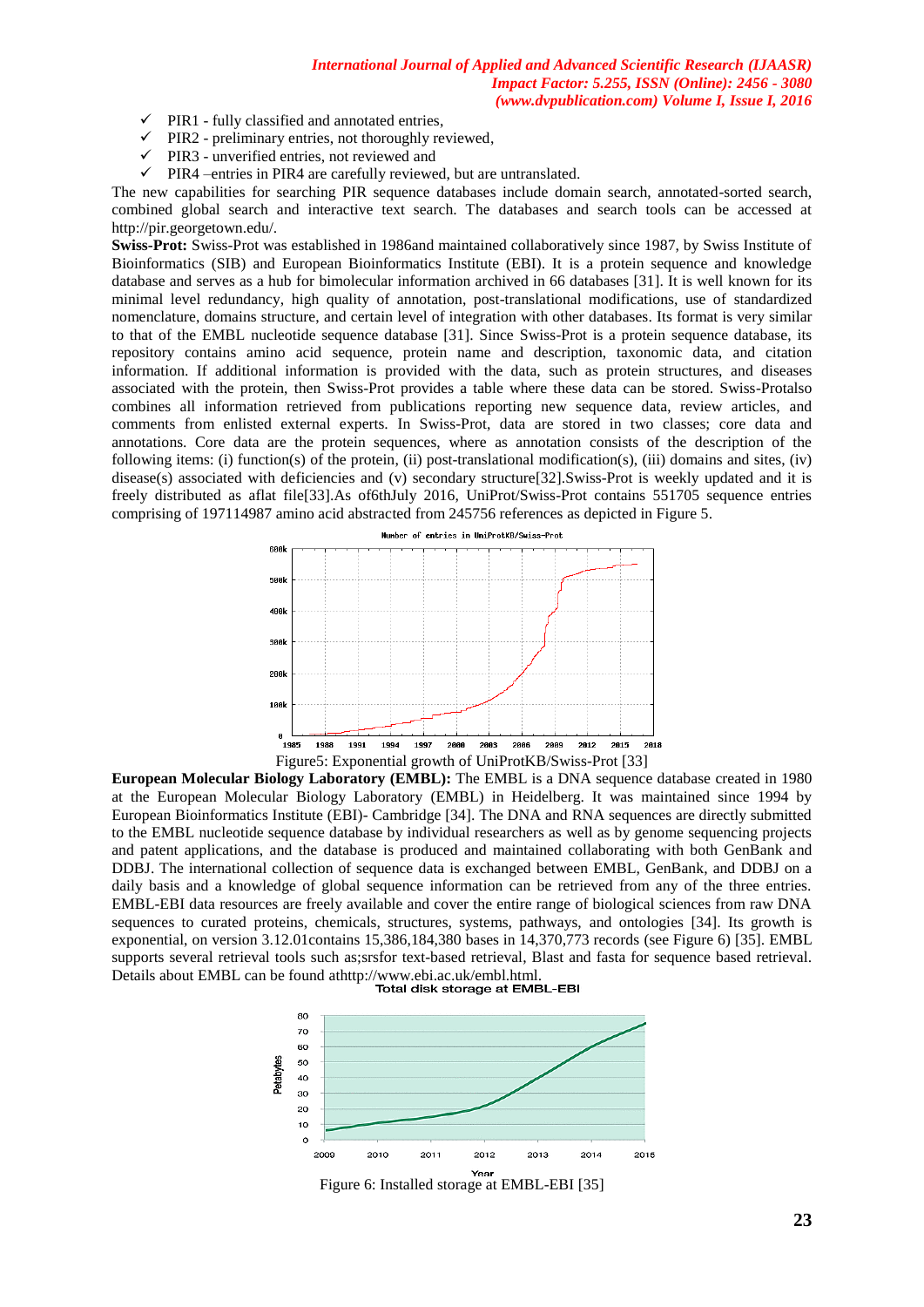**DNA Data Bank of Japan (DDBJ):** DNA Data Bank of Japan is a nucleotide database hosted in Japan and is accepting DNA submission from mainly Japanese researchers. It was started in 1984 at the National Institute of Genetics (NIG) in Mishima, and it is an annotated collection of all publicly available nucleotide and protein sequences. The database is maintained inthe instituteby a team of researchers lead by Takashi Gojobori[36].Although DDBJ mainly receives its data from Japanese researchers, it can accept data from contributors from any other country. The objective of DDBJ is to support and promote the sharing and use of biological data as a public resource. They work in close collaboration with GenBank and EMBL,and the three databases store almost identical data. DDBJ also provides various search and analysis tools through the website;http://www.ddbj.nig.ac.jp/. Between July 2010 and June 2011, 18296211 entries and 13576228536 base pair were released from INSD as core traditional nucleotide flat file. DDBJ contributed 12.7% of the entries and 10% of the base pairs added to the core nucleotide data of INSD during this period. Most of the nucleotide data were submitted by Japanese researchers; the rest came from China, Korea, Taiwan and other countries [36]. The major enhanced functions of DDBJ are:(i) DRA data import, (ii) New annotation workflows in the analytical process, (iii) Deletion policy query and result data, (v) MD5 checksum for download files and (iv) Usage statistics information.

**Class Architecture Topology Homology (CATH):** The CATH Protein Structure Classification method is a semi-automatic, hierarchical classification of protein domains maintained by Institute of Structural and Molecular Biology (ISMB). The database was first published in 1997 by Orengo et. al, [37]. The accompanying website (http://www.cathdb.info/) provides an easy-to-use entry to the classification, allowing for both browsing and downloading of data. The latest version of CATH (version 4.0) adds annotations for over 62000 new structural CATH domains and over 100 new superfamilies. This increase was enabled by a number of improvements to the automated assignments made in the CATH update workflow. CATH carries many broad features with its principal rival, Structural Classification of Protein (SCOP). However, there are also many areas in which the detailed classifications in the two databases differ greatly [38]. The name CATH is an acronym of four main levels classified hierarchically; Class (C), Architecture (A), Topology (T), Homologous Super family (H). The description of the four main levels of the CATH is given in Table 2.

| Level            | Description                                                                          |  |  |  |  |
|------------------|--------------------------------------------------------------------------------------|--|--|--|--|
| Class (C)        | Class is derived from secondary structure contents of proteins. It is assigned for   |  |  |  |  |
|                  | more than 90% of protein structures automatically.                                   |  |  |  |  |
| Architecture (A) | Architecture describes the gross orientation of secondary structures, independent of |  |  |  |  |
|                  | connectivity in proteins.                                                            |  |  |  |  |
| Topology (T)     | A large-scale grouping of topologies which share particular structural features.     |  |  |  |  |
| Homologous       | Homologous super families of CATH cluster the proteins with highly similar           |  |  |  |  |
| Super family (H) | structures & functions.                                                              |  |  |  |  |

|  |  |  | Table 2: Levels and Description of CATH |  |  |
|--|--|--|-----------------------------------------|--|--|

In CATH the Class level classification is done on the basis of the following 4 criteria: secondary structure contents of proteins, secondary structure alternation score, secondary structure contacts of proteins, and percentage of parallel strands in proteins [38].

**Structural Classification of Protein (SCOP):** The Structural Classification of Proteins (SCOP) database provides a detailed and comprehensive description of the relationships of known protein structures. The whole concept is based on similarities of the amino acid sequences and three-dimensional structures of the proteins. The database was originally published in 1995 and it is usually updated at least once yearly by Alexei G. Murzin [39]. The classification of proteins in SCOP is on hierarchical levels as shown in table 3; Table 3: Classification of proteins in SCOP is on hierarchical levels

| Tuble 5. Chassilication of proteins in SCOT to on incritement tevels |                                                                                                 |  |  |  |  |
|----------------------------------------------------------------------|-------------------------------------------------------------------------------------------------|--|--|--|--|
| Level                                                                | Description                                                                                     |  |  |  |  |
| Class                                                                | It is the general structural architecture of the protein domains                                |  |  |  |  |
| Fold                                                                 | It represents the similar arrangement of regular secondary structures but without evidence of   |  |  |  |  |
|                                                                      | evolutionary relatedness.                                                                       |  |  |  |  |
|                                                                      | It represents whether the protein structures have sufficient structural and functional          |  |  |  |  |
| Super                                                                | similarities to each other to infer a divergent evolutionary relationship but not necessarily a |  |  |  |  |
| family                                                               | detectable sequence homology. Example, the variable and constant domains of                     |  |  |  |  |
|                                                                      | immunoglobulin's                                                                                |  |  |  |  |
| Family                                                               | Proteins belonging to the same family share some sequence similarity.                           |  |  |  |  |

This classification of proteins in SCOP is more significantly based on the human expertise. It is generally acknowledged that SCOP gives a better justified classification. The human expertise decides whether some proteins are evolutionarily related and therefore should be placed in the same super family, or their similarity is only a result of structural constraints present in the proteins to classify them to the same fold [39]. The SCOP version 1.75C classifies 167,547 domains, 59,514 PDB entries, 7 class, 1961 Super family, 4493families, as of October 2013. The SCOP database can be accessed at http://scop.mrc-lmb.cam.ac.uk/scop/.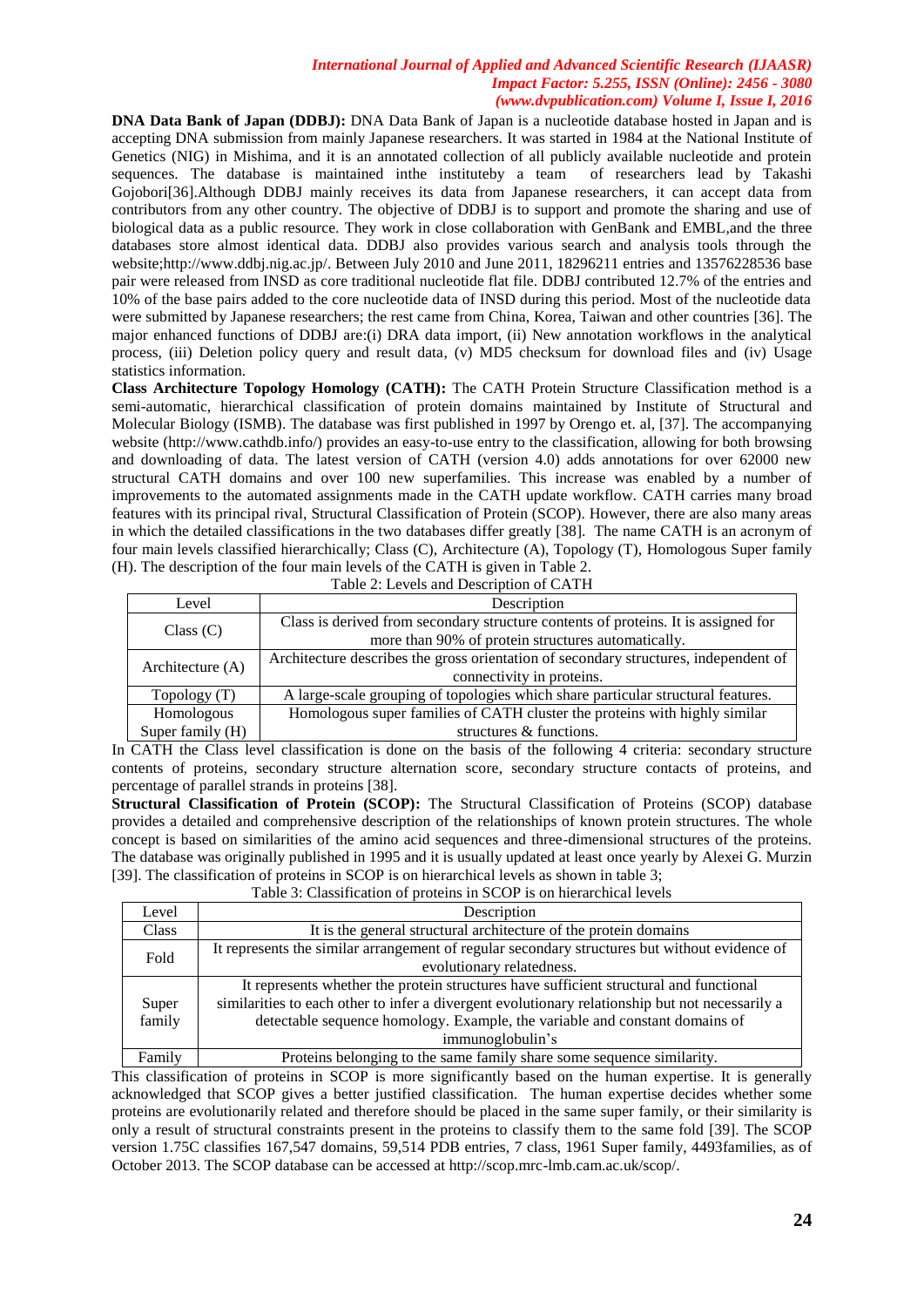#### **4. Comparison of the Databases:**

The outstanding bioinformatics databases described in section 3 are categorized into primary and secondary databases. In this section, a general comparison is made between the primary and secondary databases. Then, the performance of selected databases iscompared according to above categorization. Moreover, the uniqueness of the databases was also highlighted. Finally, the main features of the aforementioned data sets are summarized in one representation. The chief differences between the databases highlighted in this study are;(i) Most primary databases are financially supported by the governments and society funding bodies, while some secondary databases are financially supported by enterprises and individuals, besides the government and society funding bodies. (ii) In order to make the data comprehensive and authoritative, some important primary databases will exchange data every day through Internet, while secondary databases cannot exchange data in most cases. (iii) The amount of data in primary databases is huge and updated quickly, whereas the data in secondary databases are based on a primary database and often require software for exploitation. The updated rate of the secondary database's data is far slower than that of the primary database. (iv) Many primary databases contents make use of prevalent or similar ways to the arrangement of data, while the arrangement of secondary database content has a more original design. (v) Experimental results are submitted directly to the database by researchers, and the data are essentially archival in nature. In contrast, secondary databases consist of data derived from the analysis of primary data such as sequences and secondary structures.

Primary Databases: Experimental results are submitted directly to the database by researchers, and the data are essentially archival in nature. From the study, GenBank, DDBJ, PDB, SWISS-PROT, PIR, EMBL, and UniProt are exampes of primary databases. Other primary databases that were not explained or mentioned in this study include Medline, IMEx, Ensembl, Genome Server, Genome-MOT, Mutations, and IMGT. They are not as challenging as the corresponding primary databases considered in this study.

**Secondary Databases:** In contrast, secondary databases consist of data derived from the analysis of primary data such as sequences, secondary structures. Examples include SCOP, CATH, and UniProt. Other examples are PROSITE, BLOCKS, PRINTS, OMIM, RefSeq, Pfam, Taxon, MIPS, InterPro, TrEMBL, NRL-3D, GOA and GenPept. After studying details of the databases, it can be concluded thatmost of the databases have a webinterface to search for data. The Common mode to search is by Keywords, or Cross-references that help to navigate from one database to another easily. Retrieval systems help to extract rich information from multiple databases. The most widely used biological data bank resource on the World Wide Web is the genomic information stored in the National Institutes of Health's GenBank, U.S.A, the European Bioinformatics Institutes' EMBL, and Japan's National Institute of Genetics DNA Databank of Japan [13, 31, 36]. The three databases, under the direction of the International Nucleotide Sequence Database Collaboration (INSDC), gather, maintain, and share mainly nucleotide data, each catering to the needs of the region in which it is located.

Protein Data Bank has some better representation such as very large macromolecules and X-ray structures refined with multiple models. The most difficult problem for the PDB is that, the files are not uniform hence, contain numerous inconsistencies and errors. There are inconsistent residue numbering and missing values for experimental parameters [27]. The PIR is the only sequence database that provides context crossreferences between its own database entries. These cross-references assist search in exploring relationships such as subunit associations in molecular complexes, enzyme-substrate interactions, as well as in browsing entries with shared features and annotations. A recent effort to combine SWISS-PROT, TrEMBL and PIR led to the creation of the UniProt database, which has larger coverage than any one of the three databases, while at the same time maintaining the original SWISS-PROT feature of low redundancy, cross-references, and a high quality of annotation. Swiss-Prot has poor sequence coverage, highly structured, excellent annotation. The SWISS-PROT database has some legal restrictions: the entries are copyrighted, but freely accessible to academic researchers. Commercial companies must buy a license fee from SIB. The uniqueness about SCOP is that it embeds a theory of evolution as defined by experts, rather than the necessarily more limited set of rules implemented by a series of algorithms and automatic tools. The structural classifications of proteins are generally obtained from SCOP and CATH. The main features of the aforementioned databases are summarized in Table 4.

| <b>Names</b>   | Search Tools      | <b>File Formats</b> | <b>Regulating Body</b> | Year | Country         | Category          |  |
|----------------|-------------------|---------------------|------------------------|------|-----------------|-------------------|--|
| <b>GENBANK</b> | <b>Blast</b>      | ASN.1, XML          | <b>NCBI</b>            | 1982 | <b>USA</b>      | Primary           |  |
| EMBL           | SRS, Blast, Fasta | Flat-File           | EMBL, EBI, SRS         | 1980 | UK              | Primary           |  |
| <b>UNIPROT</b> | Fasta, Blast      | Flat-File           | EBI. SIB               | 2003 | UK, Switzerland | Primary/Secondary |  |
| <b>PDB</b>     | Fasta             | PDB. XML            | <b>RCSB</b>            | 1971 | <b>USA</b>      | Primary           |  |
| <b>PIR</b>     | Fasta, Blast      | PIR                 | <b>NBRF</b>            | 1984 | <b>USA</b>      | Primary           |  |
| SWISS-PORT     | <b>Blast</b>      | <b>SWISS</b>        | <b>SIB</b>             | 1986 | Switzerland     | Primary           |  |
| <b>DDBJ</b>    | Blast, Fasta      | Flat-File           | <b>NIG</b>             | 1984 | Japan           | Primary           |  |
| <b>CATH</b>    | Fasta             | Fasta               | <b>ISMB</b>            | 1997 | UK              | Secondary         |  |
| <b>SCOP</b>    | Fasta, Blast      |                     | LMB.CPE                | 1994 | UK              | Secondary         |  |

Table 4: An overview of the selected databases for bioinformatics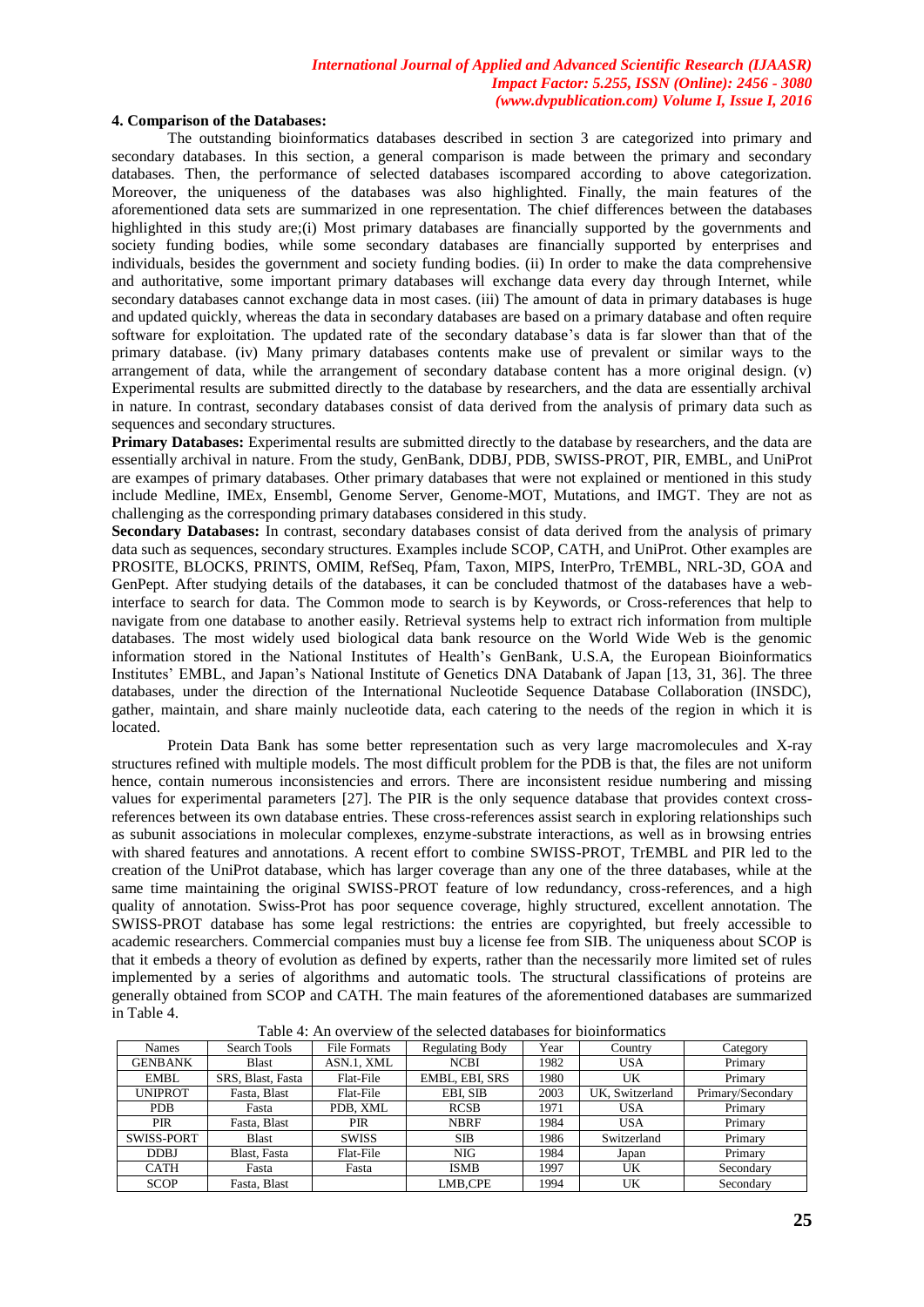The table gives a clear and thorough description of the databases in one representation. The parameters include; the database name, search tools, file formats, regulating bodies, year of creation with countries and the categorization into primary or secondary database, in that order. It can be observed that the most common tools used for search are Blast and Fasta. Also, most of the databases originated from UK and USA.

# **5. Conclusion:**

We presented key features of the selected bioinformatics databases such as the regulating bodies, year of creation with countries, availability, file format, recent advances and their uniqueness. Then, the performance of the databases was compared based on the primary and secondary database. The scope of this paper is limited to some notable bioinformatics databases, other databases were taken into consideration for the sake of comparison. One thing that worth mentioning here is, there are certainly other very important and useful biological databases which store information about proteins. But the databases that have been discussed here are the most important ones and used by the majority of biologists and biotechnologists. This review may serve as a good starting material for researchers interested to use and process the biological information. It will also give them room to debate on some questions like; (i) which types of databases are good for annotation? (ii) How are the databases accessible? and (iii) does primary databases better than secondary databases in term of redundancy and errors. There are a lot of bioinformatics databases containing a lot of valuable information, and the best databases do not contain everything. Finally, there is no doubt that bioinformatics databases for efficient research have a significant impact in biological sciences and betterment of human lives.

#### **6. Acknowledgement:**

This study is supported by National Biotechnology Development Agency (NABDA), Abuja, Nigeria and University Sultan Zainal Abidin (UniSZA), Kuala Terengganu, Malaysia.

### **7. References:**

- 1. Ramsden Jeremy J, Bioinformatics: An Introduction 2<sup>nd</sup> edition (Springer-Verlag Limited, London), 2009.
- 2. Duck G, Nenadic G, Brass A, Robertson DL, Stevens R. Extracting Patterns of Database and Software usage from the Bioinformatics Literature. BMC Bioinformatics. 2014 Aug; 30(17):i601–i608. doi: 10.1093/bioinformatics/btu471 PMID: 25161253.
- 3. Babu, P. A., Boddepalli, R., Lakshmi, V. V., & Rao, G. N. (2005). Dod: Database of databases– updated molecular biology databases. In silico biology, 5(5, 6), 605-610.
- 4. Duck, G., Nenadic, G., Brass, A., Robertson, D. L., & Stevens, R. (2013). bioNerDS: exploring bioinformatics' database and software use through literature mining. BMC bioinformatics, 14(1), 1.doi: 10.1186/1471- 2105-14-194 PMID: 23768135.
- 5. Duck G, Nenadic G, Brass A, Robertson DL, Stevens R. bioNerDS: Exploring Bioinformatics' Database and Software use through Literature Mining. BMC Bioinformatics. 2013; 14(1):194. doi: 10.1186/1471- 2105-14-194 PMID: 23768135.
- 6. Köhler, Jacob. "Integration of life science databases." Drug Discovery Today: BIOSILICO 2.2 (2004): 61-69.
- 7. Babu, P. A., Udyama, J., Kumar, R. K., Boddepalli, R., Mangala, D. S., & Rao, G. N. (2007). DoD2007: 1082 molecular biology databases. Bioinformation, 2(2), 64-67.Available from: http://www.ncbi.nlm.nih.gov/pmc/.doi: 10.6026/97320630002064.
- 8. Galperin MY, Cochrane GR. The 2011 Nucleic Acids Research Database Issue and the online Molecular Biology Database Collection. Nucleic Acids Research. 2011 dec; 39(Database issue):D1– D6. doi: 10.1093/nar/gkq1243 PMID: 21177655.
- 9. Discala C, Benigni X, Barillot E, Vaysseix G. DBcat: A Catalog of 500 Biological Databases. Nucleic Acids Research. 2000 Jan; 28(1):8–9. doi: 10.1093/nar/28.1.8 PMID: 10592168.
- 10. Fox, J. A., Butland, S. L., McMillan, S., Campbell, G., & Ouellette, B. F. (2005). The Bioinformatics Links Directory: a compilation of molecular biology web servers. Nucleic acids research, 33(suppl 2), W3-W24.doi: 10.1093/nar/gki594 PMID: 15980476
- 11. Eales, J. M., Pinney, J. W., Stevens, R. D., & Robertson, D. L. (2008). Methodology capture: discriminating between the" best" and the rest of community practice. BMC bioinformatics, 9(1), 1.doi: 10.1186/1471- 2105-9-359 PMID: 18761740.
- 12. Duck G, Nenadic G, Brass A, Robertson DL, Stevens R. bioNerDS: Exploring Bioinformatics' Database and Software use through Literature Mining. BMC Bioinformatics. 2013; 14(1):1. doi: 10.1186/1471- 2105-14-194 PMID: 23768135.
- 13. Benson, D. A., Cavanaugh, M., Clark, K., Karsch-Mizrachi, I., Lipman, D. J., Ostell, J., & Sayers, E. W. (2013). GenBank. Nucleic acids research, 41(D1), D36-D42.
- 14. National Center for Biotechnology Information (NCBI). GenBank Release Notes 213.0[.http://www.ncbi.nlm.nih.gov/genbank/release/213/.](http://www.ncbi.nlm.nih.gov/genbank/release/213/) Accessed on  $20<sup>th</sup>$  July 19, 2016.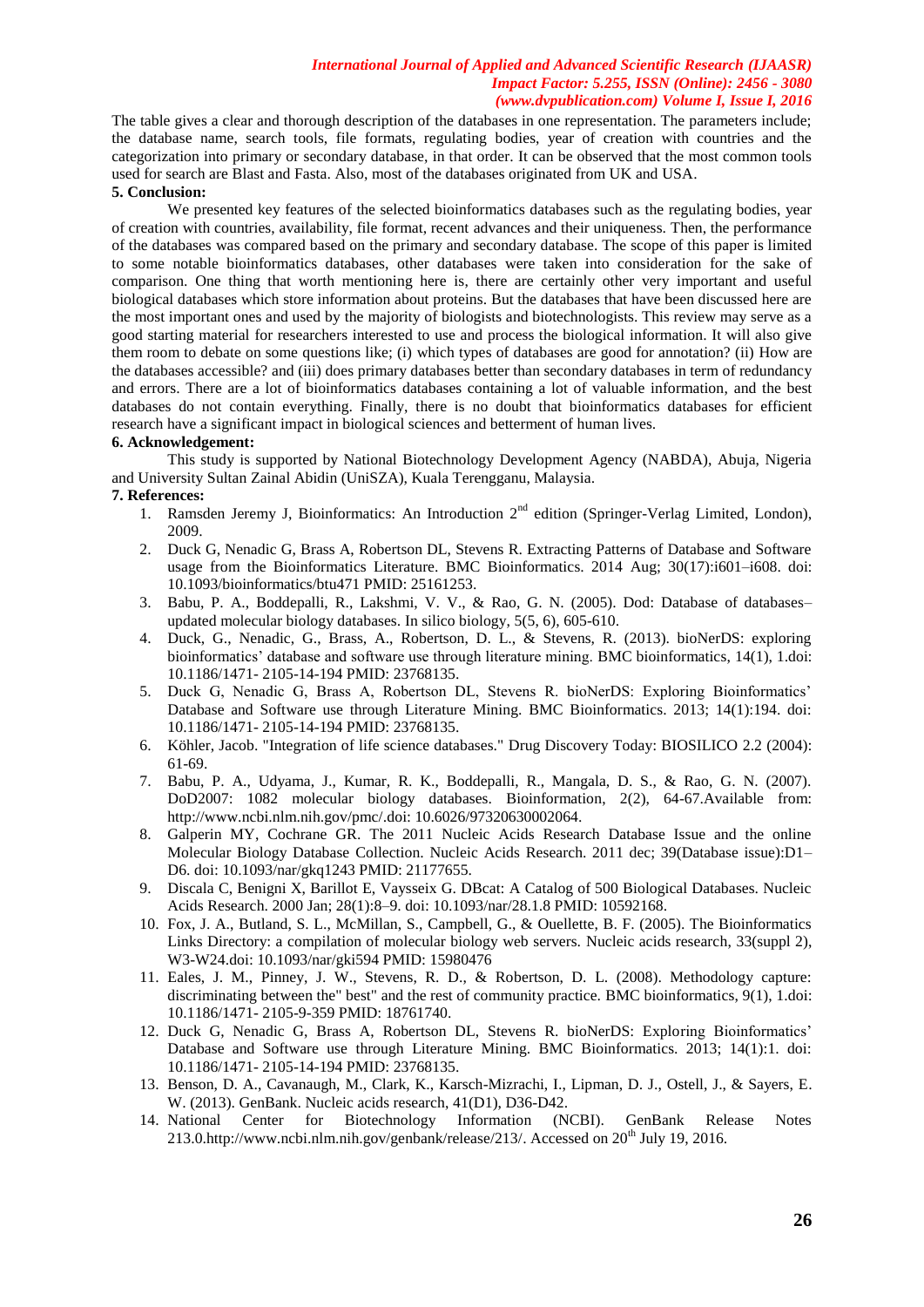- 15. Hertz-Fowler C, Peacock CS, Wood V, Aslett M, Kerhornou A, Mooney P, Tivey A, Berriman M, Hall N, Rutherford K, Parkhill J. (2004). GeneDB: a resource for prokaryotic and eukaryotic organisms. Nucleic acids research, 32(suppl 1), D339-D343.
- 16. File Transfer Protocol (FTP) site for GenBank Nucleotide Sequence. [ftp://ftp.ncbi.nih.gov/genbank/.](ftp://ftp.ncbi.nih.gov/genbank/) Accessed on 20<sup>th</sup> July, 2016.
- 17. Bairoch A, Apweiler R, Wu CH, Barker WC, Boeckmann B, Ferro S, Gasteiger E, Huang H, Lopez R, Magrane M, Martin MJ. (2005). The universal protein resource (UniProt). Nucleic acids research, 33(suppl 1), D154-D159.
- 18. O'Donovan, C., Martin, M. J., Gattiker, A., Gasteiger, E., Bairoch, A., & Apweiler, R. (2002). Highquality protein knowledge resource: SWISS-PROT and TrEMBL. Briefings in bioinformatics, 3(3), 275-284.
- 19. Suzek, B. E., Huang, H., McGarvey, P., Mazumder, R., & Wu, C. H. (2007). UniRef: comprehensive and non-redundant UniProt reference clusters. Bioinformatics, 23(10), 1282-1288. doi:10.1093/bioinformatics/btm098.
- 20. Oxford University Press. UniProt: A Hub for Protein Information. ," Nucleic Acids Research, 2014. doi:10.1093/nar/gkq989.
- 21. Bhat TN, Bourne P, Feng Z, Gilliland G, Jain S, Ravichandran V, Schneider B, Schneider K, Thanki N, Weissig H, Westbrook J. (2001). The PDB data uniformity project. Nucleic Acids Research, 29(1), 214-218.
- 22. Deshpande N, Addess KJ, Bluhm WF, Merino-Ott JC, Townsend-Merino W, Zhang Q, Knezevich C, Xie L, Chen L, Feng Z, Green RK. (2005). The RCSB Protein Data Bank: a redesigned query system and relational database based on the mmCIF schema. Nucleic acids research, 33(suppl 1), D233-D237.
- 23. M. Kanehisa and S. Goto, KEGG: Kyoto Encyclopedia of Genes and Genomes, Nuc. Acids Res., 28(1): 27–30, 2000.
- 24. Ashburner M, Ball CA, Blake JA, Botstein D, Butler H, Cherry JM, Davis AP, Dolinski K, Dwight SS, Eppig JT, Harris MA. (2000). Gene Ontology: tool for the unification of biology. Nature genetics, 25(1), 25-29.
- 25. Wheeler DL, Church DM, Edgar R, Federhen S, Helmberg W, Madden TL, Pontius JU, Schuler GD, Schriml LM, Sequeira E, Suzek TO. (2004). Database resources of the National Center for Biotechnology Information: update. Nucleic acids research, 32(suppl 1), D35-D40.
- 26. RCSB Protein Data Bank. http://www.rcsb.org/pdb/home/home.do. Accessed 19<sup>th</sup> July 19, 2016.
- 27. Berman, H. M. (2008). The protein data bank: a historical perspective. Acta Crystallographica Section A: Foundations of Crystallography, 64(1), 88-95. doi:10.1107/S0108767307035623.
- 28. C. H. Wu, L. S. Yeh, H. Huang, L. Arminski, J. Castro-Alvear, Y. Chen, Z. Z. Hu, R. S. Ledley, P. Kourtesis, B. E. Suzek, C. R. Vinayaka, J. Zhang, W. C. Barker, The Protein Information Resource, Nuc. Acids Res., 31: 345–347, 2003.
- 29. Wu CH, Nikolskaya A, Huang H, Yeh LS, Natale DA, Vinayaka CR, Hu ZZ, Mazumder R, Kumar S, Kourtesis P, Ledley RS.. (2004). PIRSF: family classification system at the Protein Information Resource. Nucleic acids research, 32(suppl 1), D112-D114.
- 30. Hu, Z. Z., Mani, I., Hermoso, V., Liu, H., & Wu, C. H. (2004). iProLINK: an integrated protein resource for literature mining. Computational biology and chemistry, 28(5), 409-416
- 31. Cochrane G, Aldebert P, Althorpe N, Andersson M, Baker W, Baldwin A, Bates K, Bhattacharyya S, Browne P, van den Broek A, Castro M. M. (2006). EMBL nucleotide sequence database: developments in 2005. Nucleic acids research, 34(suppl 1), D10-D15.
- 32. J. T. L. Wang, C. H. Wu, and P. P. Wang, Computational Biology and Genome Informatics, Singapore: World Scientific Publishing, 2003.
- 33. UniProtKB/Swiss-Prot Release Statistics. [http://web.expasy.org/docs/relnotes/relstat.html.](http://web.expasy.org/docs/relnotes/relstat.html) Accessed on  $20<sup>th</sup>$  July 2016.
- 34. Brooksbank, C., Bergman, M. T., Apweiler, R., Birney, E., & Thornton, J. (2014). The european bioinformatics institute's data resources 2014. Nucleic acids research, 42(D1), D18-D25.
- 35. Gibson, R., Alako, B., Amid, C., Cerdeño-Tárraga, A., Cleland, I., Goodgame, N., ten Hoopen, P., Jayathilaka, S., Kay, S., Leinonen, R. and Liu, X., 2016. Biocuration of functional annotation at the European nucleotide archive. Nucleic acids research, 44(D1), pp.D58-D66. Doi:10.1093/nar/gkv1311.
- 36. K. Okubo, H. Sugawara, T. Gojobori, and Y. Tateno, DDBJ in Preparation for Overview of Research Aactivities behind Data Submissions Nuc. Acids Res., 34(1): D6–D9, 2006.
- 37. Orengo, C. A., Michie, A. D., Jones, S., Jones, D. T., Swindells, M. B., & Thornton, J. M. (1997). CATH–a hierarchic classification of protein domain structures. Structure, 5(8), 1093-1109. doi:10.1016/S0969-2126(97)00260-8.
- 38. Cuff, A.L., Sillitoe, I., Lewis, T., Clegg, A.B., Rentzsch, R., Furnham, N., Pellegrini-Calace, M., Jones, D., Thornton, J. and Orengo, C.A., 2011. Extending CATH: increasing coverage of the protein